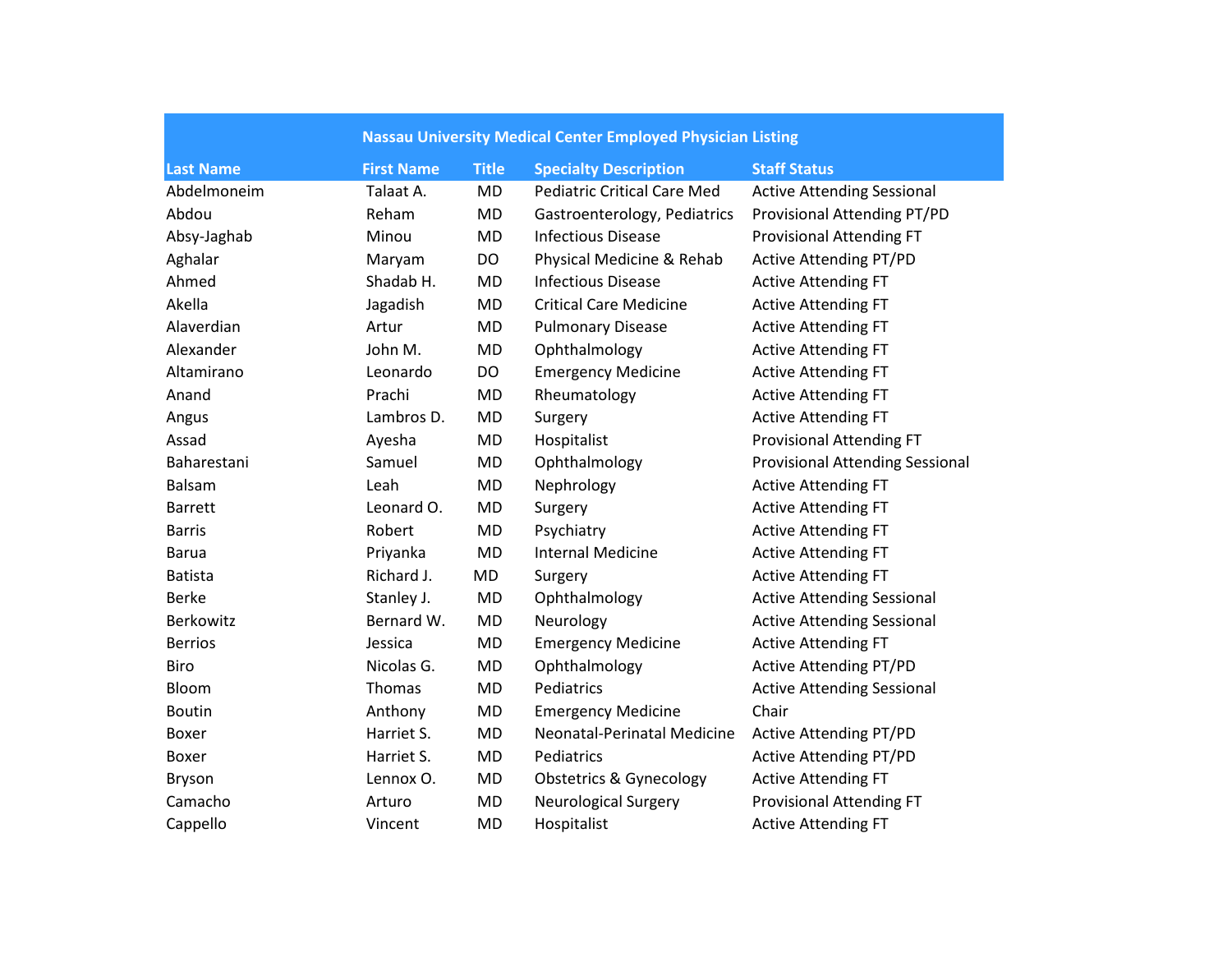|                  | <b>Nassau University Medical Center Employed Physician Listing</b> |              |                                                          |                                        |
|------------------|--------------------------------------------------------------------|--------------|----------------------------------------------------------|----------------------------------------|
| <b>Last Name</b> | <b>First Name</b>                                                  | <b>Title</b> | <b>Specialty Description</b>                             | <b>Staff Status</b>                    |
| Carrion          | Wesley V.                                                          | <b>MD</b>    | <b>Orthopaedic Surgery</b>                               | <b>Active Attending Sessional</b>      |
| Chandra          | Prasanta                                                           | <b>MD</b>    | <b>Obstetrics &amp; Gynecology</b>                       | <b>Active Attending PT/PD</b>          |
| Chhabra          | Dalbir K.                                                          | <b>MD</b>    | <b>Internal Medicine</b>                                 | <b>Active Attending Sessional</b>      |
| Chikvashvili     | Daniel I.                                                          | <b>MD</b>    | Cardiology                                               | <b>Active Attending FT</b>             |
| Ciminera         | Peter F.                                                           | <b>MD</b>    | Pediatrics                                               | <b>Active Attending FT</b>             |
| Cirincione       | Elizabeth                                                          | <b>MD</b>    | Colon & Rectal Surgery                                   | <b>Active Attending FT</b>             |
| Constantatos     | Constantinos                                                       | <b>MD</b>    | Pediatrics                                               | <b>Active Attending Sessional</b>      |
| Coren            | Charles                                                            | <b>MD</b>    | <b>Pediatric Surgery</b>                                 | <b>Active Attending Sessional</b>      |
| Cruz             | Ricardo J.                                                         | MD           | Physical Medicine & Rehab                                | <b>Active Attending Sessional</b>      |
| DiGiacomo        | Jody C.                                                            | MD           | Surgery                                                  | <b>Active Attending FT</b>             |
| Dole             | Micheline                                                          | <b>MD</b>    | Pediatrics                                               | <b>Active Attending FT</b>             |
| Doraiswamy       | <b>Brinda</b>                                                      | <b>MD</b>    | <b>Pediatric Infectious Diseases</b>                     | <b>Active Attending FT</b>             |
| Dowling          | Dennis J.                                                          | DO           | Family Medicine & Osteopathic Active Attending Sessional |                                        |
| Duan             | Yuanli                                                             | <b>MD</b>    | Psychiatry                                               | <b>Provisional Attending FT</b>        |
| Ejaz             | Sehar                                                              | <b>MD</b>    | <b>Pediatric Endocrinology</b>                           | <b>Provisional Attending Sessional</b> |
| Elfond           | Mikhail                                                            | <b>DO</b>    | <b>Emergency Medicine</b>                                | <b>Active Attending FT</b>             |
| Elsayad          | Chris                                                              | <b>MD</b>    | <b>Internal Medicine</b>                                 | <b>Active Attending FT</b>             |
| Farooq           | Umer                                                               | MD           | Psychiatry                                               | <b>Provisional Attending FT</b>        |
| Fatehi           | Mary I.                                                            | <b>MD</b>    | <b>Obstetrics &amp; Gynecology</b>                       | <b>Provisional Attending FT</b>        |
| Faust            | Glenn R.                                                           | <b>MD</b>    | <b>Vascular Surgery</b>                                  | Chair                                  |
| Fink             | Erik R.                                                            | <b>MD</b>    | Psychiatry                                               | <b>Active Attending FT</b>             |
| Firdous          | Begum Z.                                                           | <b>MD</b>    | Child Psychiatry                                         | <b>Active Attending Sessional</b>      |
| Fonrose          | Mark                                                               | <b>MD</b>    | <b>Emergency Medicine</b>                                | <b>Active Attending FT</b>             |
| Ford             | Patricia A.                                                        | <b>MD</b>    | Pediatrics                                               | <b>Active Attending Sessional</b>      |
| Frieri           | Marianne                                                           | <b>MD</b>    | Allergy & Immunology                                     | <b>Active Attending Sessional</b>      |
| Ganesh           | Hariram                                                            | <b>MD</b>    | Pediatrics                                               | <b>Provisional Attending Sessional</b> |
| Gaudino          | Walter J.                                                          | <b>MD</b>    | Physical Medicine & Rehab                                | <b>Active Attending Sessional</b>      |
| Gebre            | Wondwossen                                                         | <b>MD</b>    | Pathology, Anatomical & Clinic Active Attending FT       |                                        |
| Ghani            | Javed                                                              | <b>MD</b>    | Psychiatry                                               | <b>Active Attending FT</b>             |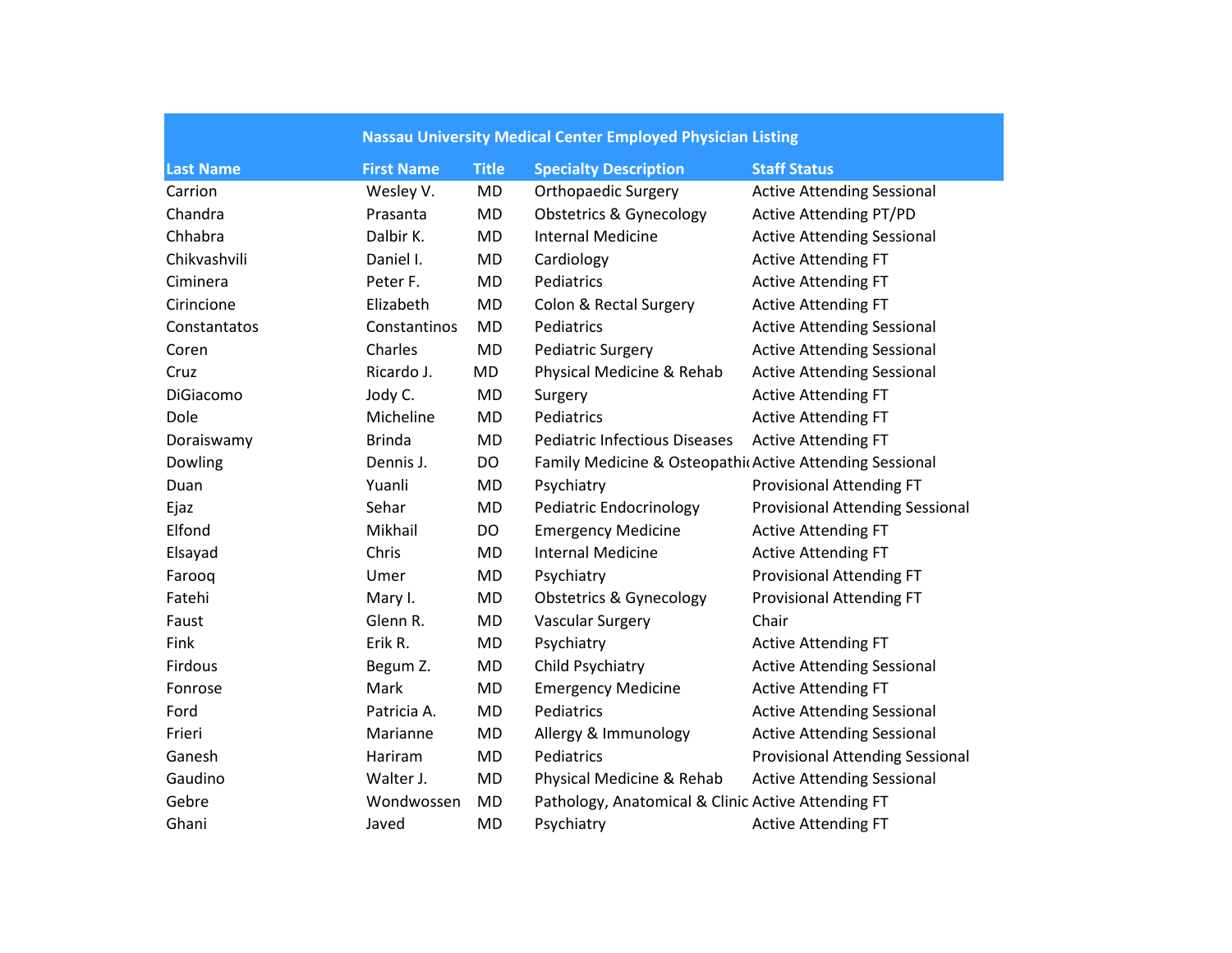|                  | <b>Nassau University Medical Center Employed Physician Listing</b> |              |                                                  |                                        |  |
|------------------|--------------------------------------------------------------------|--------------|--------------------------------------------------|----------------------------------------|--|
| <b>Last Name</b> | <b>First Name</b>                                                  | <b>Title</b> | <b>Specialty Description</b>                     | <b>Staff Status</b>                    |  |
| Gohari           | Pouyan                                                             | <b>MD</b>    | <b>Hematology Oncology</b>                       | <b>Provisional Attending FT</b>        |  |
| Golden           | Jonathan J.                                                        | MD           | Pediatric Emergency Medicine Active Attending FT |                                        |  |
| Gonzalez         | Edwin                                                              | MD           | Surgery                                          | <b>Active Attending FT</b>             |  |
| Gottlieb         | Susan                                                              | MD           | Radiology, Diagnostic                            | <b>Active Attending PT/PD</b>          |  |
| Grewal           | Harpreet K.                                                        | <b>MD</b>    | Neurology                                        | Provisional Attending PT/PD            |  |
| Griggs           | Robert P.                                                          | MD           | <b>Obstetrics &amp; Gynecology</b>               | Provisional Attending PT/PD            |  |
| Gupta            | Sameer                                                             | MD           | <b>Surgical Critical Care</b>                    | <b>Provisional Attending FT</b>        |  |
| Hai              | Ofek                                                               | DO           | Cardiology                                       | <b>Active Attending FT</b>             |  |
| Hallak           | Joseph                                                             | OD           | Optometry                                        | Allied Health Professional - PT/PD     |  |
| Handelsman       | John                                                               | MD           | <b>Orthopaedic Surgery</b>                       | <b>Active Attending Sessional</b>      |  |
| Hashmi           | Seema                                                              | MD           | Psychiatry                                       | <b>Active Attending FT</b>             |  |
| Hedayati         | Reza                                                               | <b>MD</b>    | Radiology, Diagnostic                            | Provisional Attending PT/PD            |  |
| Hong             | Peter L.                                                           | MD           | <b>Obstetrics &amp; Gynecology</b>               | <b>Active Attending FT</b>             |  |
| Huremovic        | Damir                                                              | MD           | Psychiatry                                       | <b>Active Attending Sessional</b>      |  |
| Iqbal            | Javed                                                              | <b>MD</b>    | <b>Internal Medicine</b>                         | <b>Active Attending FT</b>             |  |
| Isaacson         | Adam C.                                                            | MD           | Physical Medicine & Rehab                        | <b>Active Attending FT</b>             |  |
| Jean-Baptiste    | Eddy                                                               | MD           | <b>Emergency Medicine</b>                        | <b>Active Attending FT</b>             |  |
| Julien           | Timothy A.                                                         | MD           | <b>Emergency Medicine</b>                        | <b>Active Attending FT</b>             |  |
| Kadakia          | Satish K.                                                          | MD           | Neurology                                        | Chair                                  |  |
| Kadkade          | Prajoy                                                             | <b>MD</b>    | Otolaryngology                                   | <b>Active Attending Sessional</b>      |  |
| Kalash           | Glenn R.                                                           | DO           | Psychiatry                                       | <b>Provisional Attending FT</b>        |  |
| Kanth            | Anil M.                                                            | <b>MD</b>    | Neurology                                        | <b>Active Attending FT</b>             |  |
| Kanth            | Nalini                                                             | <b>MD</b>    | Radiology, Diagnostic                            | Chair                                  |  |
| Khan             | Abdul J.                                                           | MD           | Pediatric Endocrinology                          | <b>Provisional Attending Sessional</b> |  |
| Khan             | Nausheer A.                                                        | MD           | Gastroenterology                                 | <b>Provisional Attending FT</b>        |  |
| Kim              | Zae                                                                | MD           | Nephrology                                       | <b>Active Attending FT</b>             |  |
| Kleymenova       | Larisa                                                             | DO           | <b>Family Medicine</b>                           | <b>Provisional Attending FT</b>        |  |
| Kosuri           | Sujatha                                                            | <b>MD</b>    | Pediatrics                                       | <b>Active Attending Sessional</b>      |  |
| Kothari          | Chetna A.                                                          | <b>MD</b>    | Pediatrics                                       | <b>Active Attending FT</b>             |  |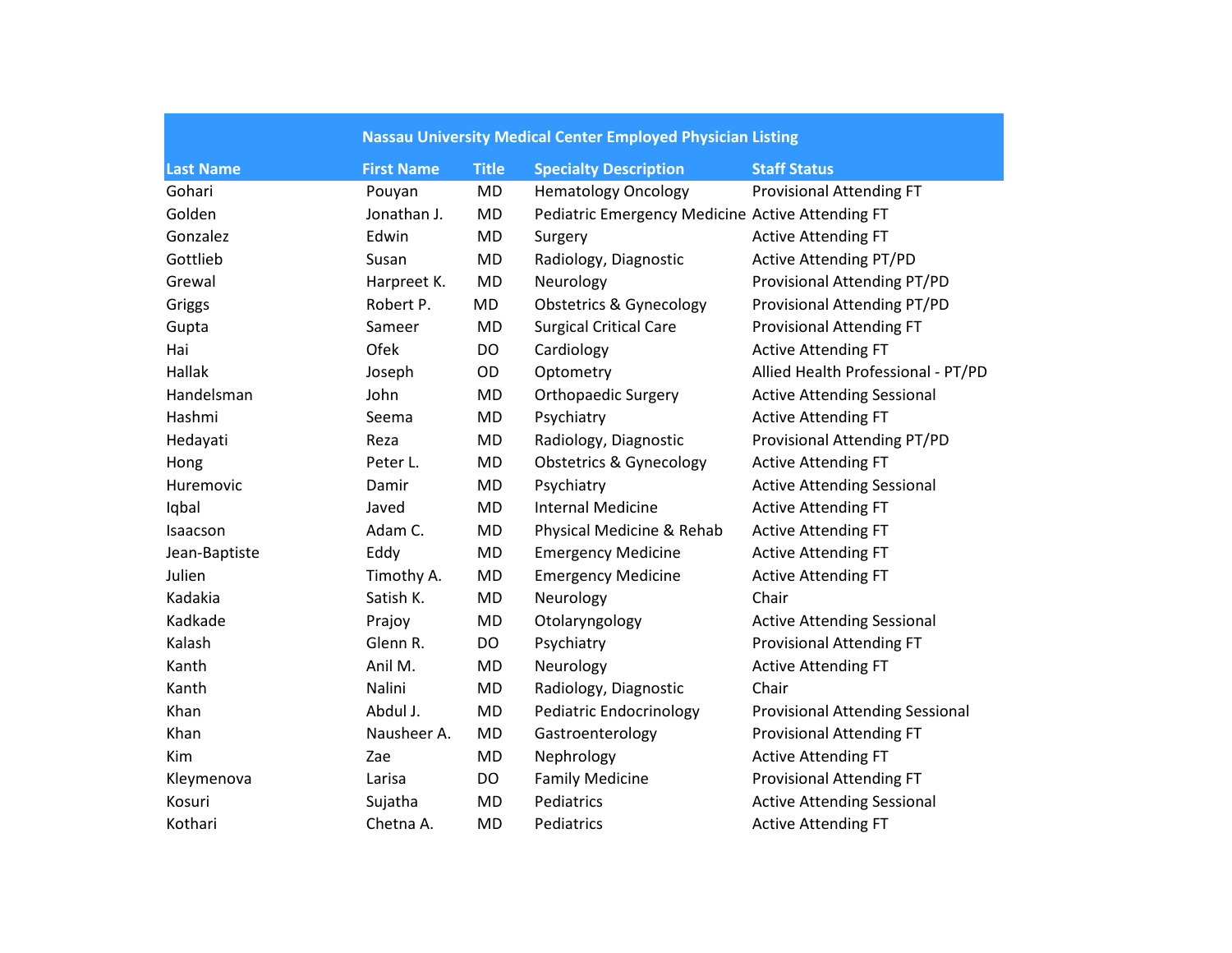| <b>Nassau University Medical Center Employed Physician Listing</b> |                   |              |                                                  |                                        |  |
|--------------------------------------------------------------------|-------------------|--------------|--------------------------------------------------|----------------------------------------|--|
| <b>Last Name</b>                                                   | <b>First Name</b> | <b>Title</b> | <b>Specialty Description</b>                     | <b>Staff Status</b>                    |  |
| Kothari                                                            | Dipti             | <b>MD</b>    | Hospitalist                                      | <b>Active Attending FT</b>             |  |
| Krumenacker                                                        | John H.           | MD           | Radiology, Diagnostic                            | <b>Active Attending FT</b>             |  |
| Kulakauskiene                                                      | Dovile            | <b>MD</b>    | Hospitalist                                      | <b>Active Attending FT</b>             |  |
| Kumar                                                              | Krishan           | <b>MD</b>    | <b>Emergency Medicine</b>                        | Chair                                  |  |
| Kumar                                                              | Neeraj            | MD           | Nephrology                                       | Provisional Attending PT/PD            |  |
| Kumar                                                              | Salini C.         | <b>MD</b>    | Endocrinology, Diabetes & MetActive Attending FT |                                        |  |
| Lee                                                                | Alice             | <b>MD</b>    | <b>Internal Medicine</b>                         | <b>Active Attending Sessional</b>      |  |
| Lev                                                                | Steven            | MD           | Radiology, Diagnostic                            | <b>Active Attending FT</b>             |  |
| Levi                                                               | Michelle          | <b>MD</b>    | Ophthalmology                                    | <b>Active Attending Sessional</b>      |  |
| Levine                                                             | Jack              | <b>MD</b>    | Pediatrics                                       | <b>Active Attending Sessional</b>      |  |
| Liang                                                              | Derek             | DO           | <b>Obstetrics &amp; Gynecology</b>               | <b>Provisional Attending Sessional</b> |  |
| Lin                                                                | Shen-Han          | DO           | <b>Family Medicine</b>                           | <b>Provisional Attending FT</b>        |  |
| Lisnyak                                                            | Olga              | DO           | <b>Emergency Medicine</b>                        | <b>Active Attending FT</b>             |  |
| Lo                                                                 | Richmond          | DO           | <b>Emergency Medicine</b>                        | <b>Provisional Attending FT</b>        |  |
| Lobel                                                              | Shari             | <b>MD</b>    | Radiology, Diagnostic                            | <b>Active Attending FT</b>             |  |
| Lopez                                                              | Robert            | <b>MD</b>    | Ophthalmology                                    | <b>Active Attending PT/PD</b>          |  |
| Lowe                                                               | Sharon A.         | <b>MD</b>    | Psychiatry                                       | <b>Provisional Attending FT</b>        |  |
| Makaryus                                                           | Amgad             | <b>MD</b>    | Cardiology                                       | Chair                                  |  |
| Maqbool                                                            | Anjum             | <b>MD</b>    | <b>Internal Medicine</b>                         | <b>Active Attending FT</b>             |  |
| McCally                                                            | Daniel S.         | MD           | Urology                                          | <b>Active Attending Sessional</b>      |  |
| Mehrishi                                                           | Sandeep           | <b>MD</b>    | <b>Pulmonary Disease</b>                         | <b>Active Attending Sessional</b>      |  |
| Mejia                                                              | Jose              | <b>MD</b>    | Hospitalist                                      | <b>Active Attending FT</b>             |  |
| <b>Mieles</b>                                                      | Renzo G.          | DO           | <b>Internal Medicine</b>                         | <b>Active Attending FT</b>             |  |
| Morcos                                                             | Marcelle          | <b>MD</b>    | Ophthalmology                                    | Chair                                  |  |
| Mucciolo                                                           | Robert L.         | <b>MD</b>    | Urology                                          | <b>Active Attending Sessional</b>      |  |
| Muralidharan                                                       | Sethu             | <b>MD</b>    | Hospitalist                                      | <b>Provisional Attending FT</b>        |  |
| Mustacchia                                                         | Paul J.           | MD           | Gastroenterology                                 | Chair                                  |  |
| Nannini                                                            | Victor L.         | <b>DDS</b>   | Oral & Maxillofacial Surgery                     | <b>Active Attending FT</b>             |  |
| Nazli                                                              | Yasmeen           | <b>MD</b>    | <b>Obstetrics &amp; Gynecology</b>               | <b>Active Attending Sessional</b>      |  |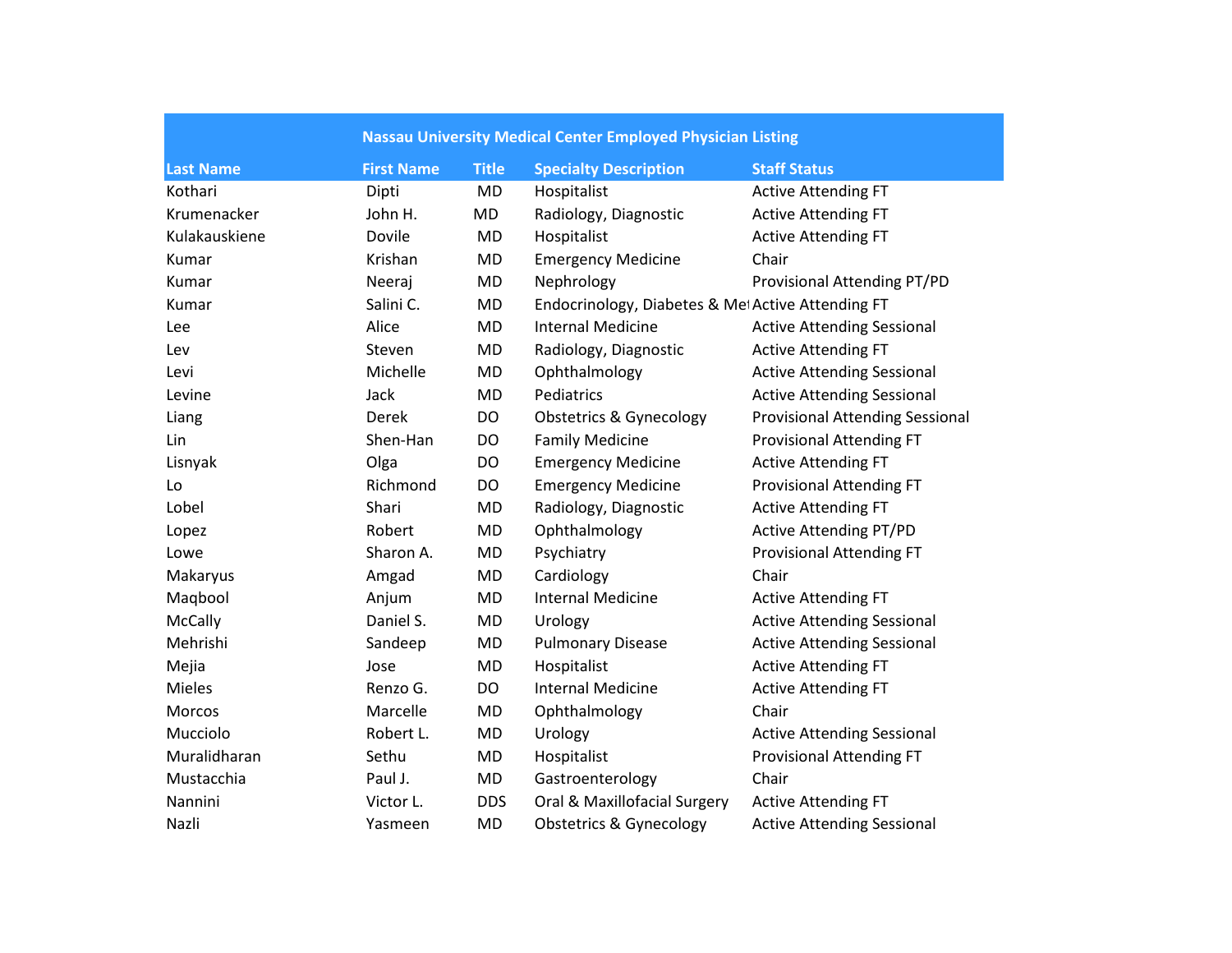|                  | <b>Nassau University Medical Center Employed Physician Listing</b> |              |                                      |                                        |
|------------------|--------------------------------------------------------------------|--------------|--------------------------------------|----------------------------------------|
| <b>Last Name</b> | <b>First Name</b>                                                  | <b>Title</b> | <b>Specialty Description</b>         | <b>Staff Status</b>                    |
| <b>Ng</b>        | David L.                                                           | <b>MD</b>    | <b>Emergency Medicine</b>            | <b>Active Attending FT</b>             |
| O'Neill          | Peter                                                              | <b>MD</b>    | Dermatology                          | <b>Active Attending Sessional</b>      |
| Olsen            | Dean G.                                                            | DO           | <b>Emergency Medicine</b>            | <b>Active Attending FT</b>             |
| Onyeike          | Godwin                                                             | DO           | <b>Obstetrics &amp; Gynecology</b>   | <b>Provisional Attending Sessional</b> |
| Palmisano        | Luke                                                               | <b>MD</b>    | <b>Emergency Medicine</b>            | <b>Active Attending Sessional</b>      |
| Paulose          | Ammukutty                                                          | <b>MD</b>    | Pediatrics                           | <b>Active Attending Sessional</b>      |
| Perry            | Henry D.                                                           | <b>MD</b>    | Ophthalmology                        | <b>Active Attending PT/PD</b>          |
| Perry            | Jeffrey                                                            | <b>DO</b>    | Physical Medicine & Rehab            | <b>Active Attending Sessional</b>      |
| Pobre            | Thomas E.                                                          | <b>MD</b>    | Physical Medicine & Rehab            | <b>Active Attending FT</b>             |
| Podrumar         | Alida                                                              | <b>MD</b>    | <b>Hematology Oncology</b>           | <b>Active Attending FT</b>             |
| Qazi             | Samia                                                              | <b>MD</b>    | Hospitalist                          | <b>Active Attending FT</b>             |
| Ramanathan       | Anantha K.                                                         | MB, BS       | <b>Vascular Surgery</b>              | <b>Provisional Attending FT</b>        |
| Rankov           | Leonid                                                             | <b>MD</b>    | Hospitalist                          | <b>Active Attending FT</b>             |
| Rathinapandian   | Francis X.                                                         | <b>MD</b>    | Psychiatry                           | <b>Active Attending Sessional</b>      |
| Ray              | Sagarika                                                           | <b>MD</b>    | Psychiatry                           | <b>Active Attending FT</b>             |
| <b>Riggs</b>     | John C.                                                            | <b>MD</b>    | <b>Obstetrics &amp; Gynecology</b>   | Chair                                  |
| Ring             | Stanley M.                                                         | <b>MD</b>    | Urology                              | <b>Active Attending Sessional</b>      |
| Rizvon           | Kaleem M.                                                          | <b>MD</b>    | Gastroenterology                     | <b>Active Attending FT</b>             |
| <b>Robbins</b>   | Rachel S.                                                          | MD           | Pathology, Anatomical & Clinic Chair |                                        |
| Roberts          | Eric L.                                                            | <b>MD</b>    | Ophthalmology                        | <b>Active Attending Sessional</b>      |
| Rochester        | Audrey T.                                                          | MD           | <b>Emergency Medicine</b>            | <b>Active Attending Sessional</b>      |
| Rosarion         | Gilberte                                                           | MD           | <b>Internal Medicine</b>             | <b>Active Attending FT</b>             |
| Rosen            | Joel M.                                                            | <b>MD</b>    | Radiology, Diagnostic                | <b>Active Attending FT</b>             |
| Rosenbaum        | Raphael                                                            | MD           | Ophthalmology                        | <b>Active Attending PT/PD</b>          |
| Rosenblum        | Gary                                                               | <b>DO</b>    | Rheumatology                         | <b>Active Attending PT/PD</b>          |
| Rosenthal        | David S.                                                           | <b>MD</b>    | <b>Internal Medicine</b>             | <b>Active Attending Sessional</b>      |
| Rubinstein       | Sofia                                                              | <b>MD</b>    | Nephrology                           | <b>Active Attending FT</b>             |
| Sadoff           | Rory                                                               | <b>DDS</b>   | Oral & Maxillofacial Surgery         | Chair                                  |
| Safavi           | Ali                                                                | <b>MD</b>    | <b>Thoracic Surgery</b>              | <b>Active Attending Sessional</b>      |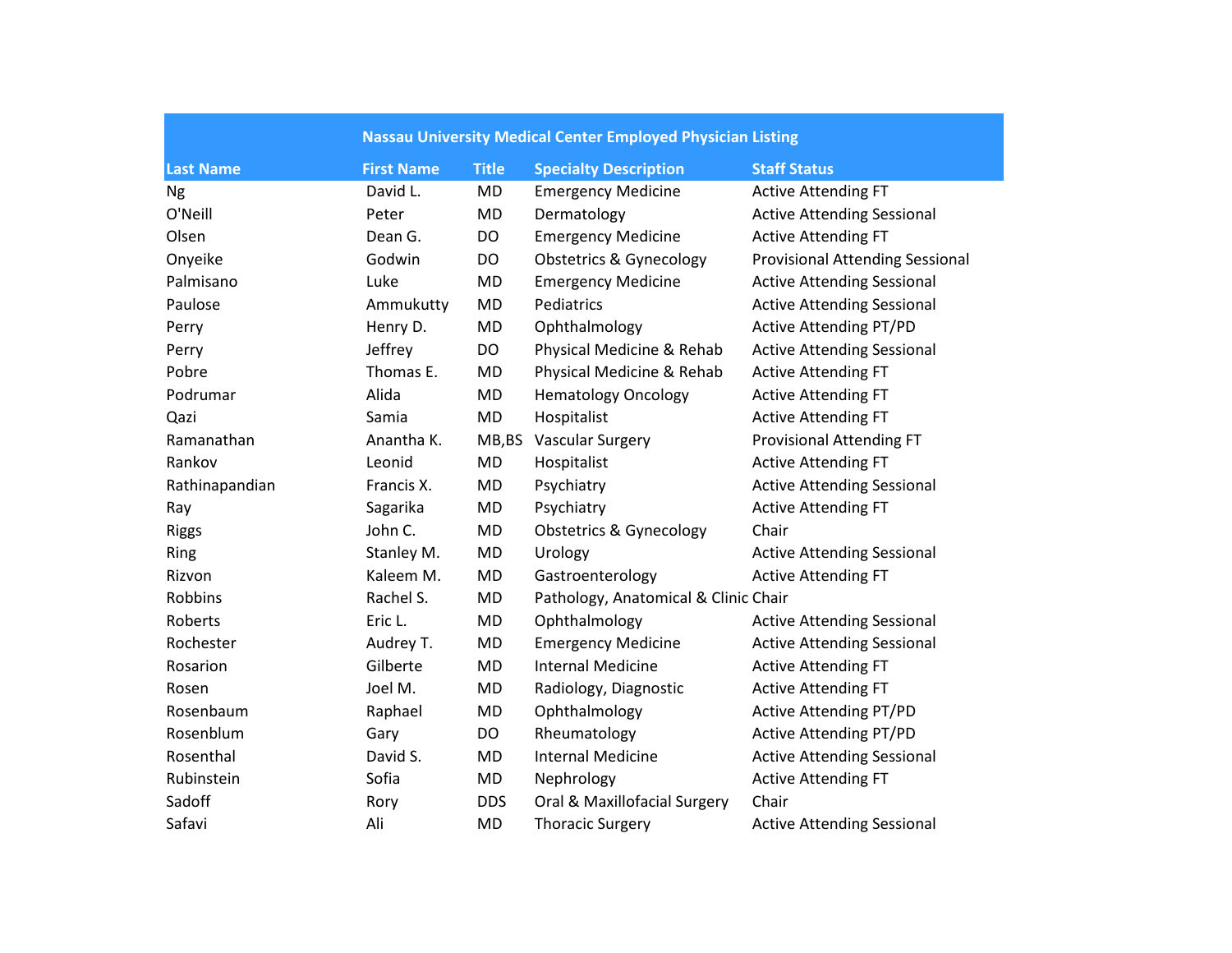| <b>Nassau University Medical Center Employed Physician Listing</b> |                   |              |                                                      |                                        |
|--------------------------------------------------------------------|-------------------|--------------|------------------------------------------------------|----------------------------------------|
| <b>Last Name</b>                                                   | <b>First Name</b> | <b>Title</b> | <b>Specialty Description</b>                         | <b>Staff Status</b>                    |
| Samad                                                              | Majid             | <b>MD</b>    | Psychiatry                                           | <b>Active Attending FT</b>             |
| Santiago-Rosado                                                    | Livia M.          | MD           | <b>Emergency Medicine</b>                            | <b>Provisional Attending FT</b>        |
| Sapugay-Coz                                                        | Maria C.          | <b>MD</b>    | Pediatrics                                           | <b>Active Attending Sessional</b>      |
| Sasthakonar Esackimuthu                                            | Venkatesh         | <b>MD</b>    | Surgery                                              | <b>Active Attending FT</b>             |
| Schaefer                                                           | Lynn A.           | PhD          | Psychology                                           | Allied Health Professional FT          |
| Shabbir                                                            | Nadeem            | <b>MD</b>    | Pediatrics                                           | <b>Active Attending Sessional</b>      |
| Shah                                                               | Ami A.            | <b>MD</b>    | <b>Emergency Medicine</b>                            | <b>Provisional Attending FT</b>        |
| Shah                                                               | Harshida R.       | <b>MD</b>    | <b>Internal Medicine</b>                             | <b>Active Attending Sessional</b>      |
| Shah                                                               | Salman            | MD           | Radiology, Diagnostic                                | <b>Active Attending FT</b>             |
| Sharoha                                                            | Mukesh P.         | <b>MD</b>    | Psychiatry                                           | <b>Active Attending FT</b>             |
| Shibli                                                             | Syed T.           | <b>MD</b>    | Pediatrics                                           | <b>Active Attending PT/PD</b>          |
| Shukla                                                             | Mehool            | <b>MD</b>    | <b>Diagnostic Radiology</b>                          | <b>Provisional Attending FT</b>        |
| Silecchia                                                          | Bella M.          | MD           | Pediatrics                                           | <b>Provisional Attending Sessional</b> |
| Singh                                                              | Jagjeet K.        | MD           | Psychiatry                                           | <b>Active Attending FT</b>             |
| Singh                                                              | Jaswinder P.      | <b>MD</b>    | Hospitalist                                          | <b>Active Attending FT</b>             |
| Singh                                                              | Jatinder          | <b>MD</b>    | <b>Emergency Medicine</b>                            | <b>Active Attending FT</b>             |
| Sohal                                                              | Ajendra S.        | <b>MD</b>    | Physical Medicine & Rehab                            | <b>Active Attending FT</b>             |
| Sohal                                                              | Ranjeet           | <b>MD</b>    | <b>Internal Medicine</b>                             | <b>Active Attending FT</b>             |
| Sookraj                                                            | Kelley A.         | <b>MD</b>    | <b>Surgical Critical Care</b>                        | <b>Provisional Attending FT</b>        |
| Sperber                                                            | Jacob             | <b>MD</b>    | Psychiatry                                           | Chair                                  |
| Srivastava                                                         | Malaya            | MD           | Family Medicine & Osteopathic Active Attending PT/PD |                                        |
| St. Victor                                                         | Guitelle          | <b>MD</b>    | Psychiatry                                           | <b>Active Attending FT</b>             |
| Stanislawski                                                       | Scott M.          | <b>MD</b>    | <b>Obstetrics &amp; Gynecology</b>                   | <b>Active Attending FT</b>             |
| Subramani                                                          | Krishnaiyer       | <b>MD</b>    | Gastroenterology                                     | <b>Active Attending Sessional</b>      |
| Sundaresh                                                          | Mamatha           | <b>MD</b>    | Family Medicine & Osteopathic Active Attending PT/PD |                                        |
| Sverd                                                              | Jeffrey           | <b>MD</b>    | Child & Adolescent Psychiatry Active Attending PT/PD |                                        |
| Tao                                                                | Qi                | <b>MD</b>    | Anatomic Pathology & Clinical Active Attending FT    |                                        |
| Tetrokalashvili                                                    | Maggie            | <b>MD</b>    | <b>Obstetrics &amp; Gynecology</b>                   | <b>Active Attending FT</b>             |
| Ting                                                               | Grace Y.          | <b>MD</b>    | <b>Emergency Medicine</b>                            | <b>Active Attending FT</b>             |